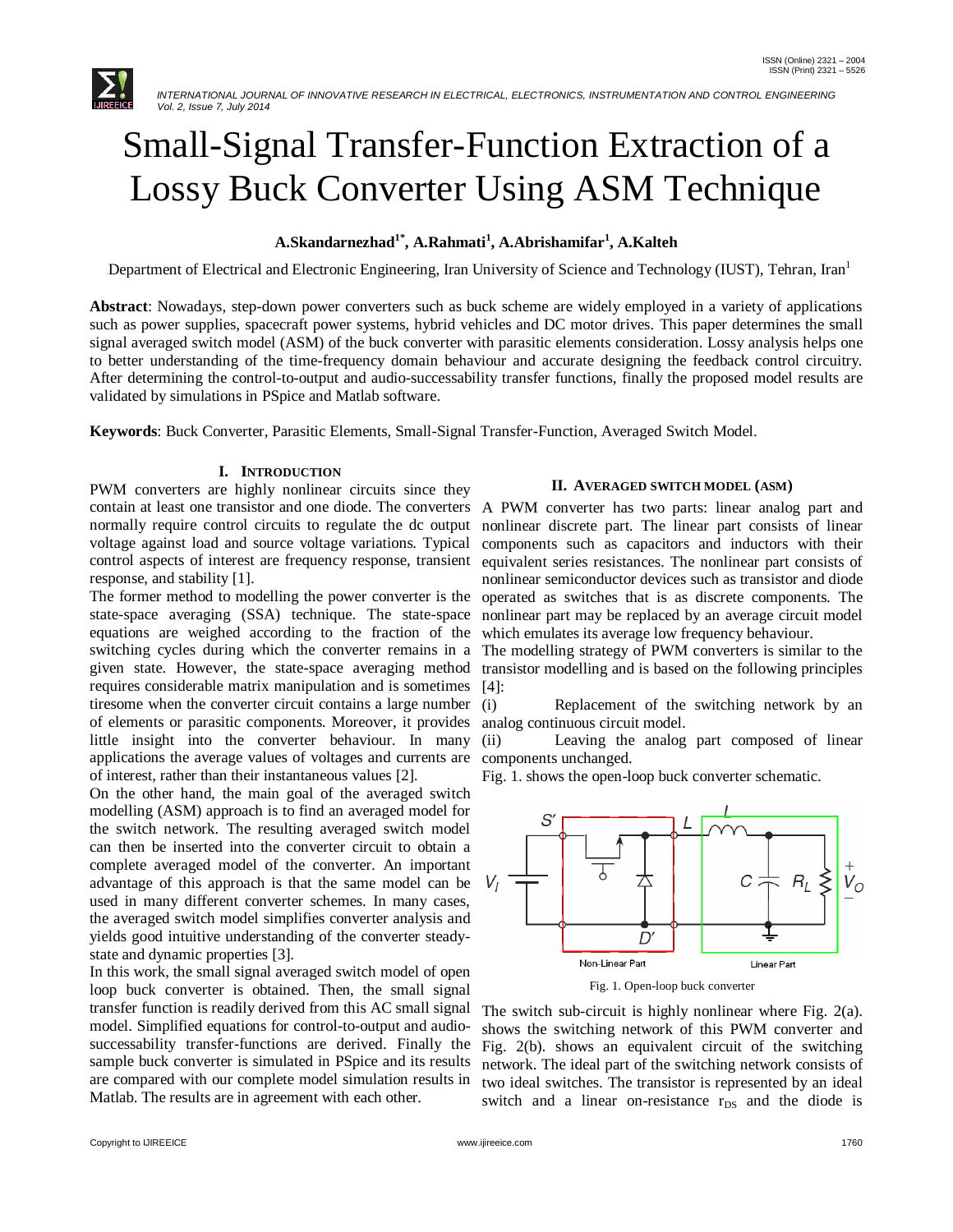

 *INTERNATIONAL JOURNAL OF INNOVATIVE RESEARCH IN ELECTRICAL, ELECTRONICS, INSTRUMENTATION AND CONTROL ENGINEERING Vol. 2, Issue 7, July 2014*

represented by an ideal switch, a linear forward resistance  $R_F$ and an offset voltage  $V_F[2]$ .



Fig. 2. (a). Switching network (b). Equivalent circuit

When transistor is closed, its current equals with inductor current and when it opens, the diode current equals with  $i_L$ where is depicted in Fig. 3.



Fig. 3. Averaged large-signal model of the ideal switch network

The law of conservation energy is used to determine the average values of the switched resistances .Modelling of the actual switching network under steady-state conditions for two switch network operating in CCM is seen in Fig. 4.



Fig. 4. Averaged actual switch network

By some circuit manipulation, one can move all the parasitic elements to one side, but with considering the conservation law. Simplified large-signal averaged model of the actual switching network with the averaged resistances moved to the inductor branch is depicted in Fig. 5.



Fig. 5. Averaged actual switch network elements moved to inductor side

Linearization of the large-signal averaged model at a given operating point can be performed by expanding the equations into a Taylor's series about the operating point and neglecting the higher order terms [5]. A linear small-signal averaged model can be obtained by assuming small-signal perturbations, which allows us to take into account only the first order terms, as described in Eqs. (1) and (2).

$$
I_{S} + i_{s} = (D + d)(I_{L} + i_{l}) = DI_{L} + Di_{l} + I_{L}d + i_{l}d
$$
 (1)  

$$
V_{LD} + v_{ld} = (D + d)(V_{SD} + v_{sd}) = DV_{SD} + Dv_{sd} + V_{SD}d + v_{sd}d
$$
 (2)

After neglecting the products of the small-signal terms  $i<sub>l</sub>d$ and  $v_{sd}$ , one obtains a set of linear equation where is illustrated in Fig. 6.



Fig. 6. Large-signal averaged model of the switch network

Small-signal equivalent of the buck converter can be derived after insertion the circuit of Fig. 6. in the buck structure of Fig. 1., where is depicted in Fig. 7.



Fig. 7. Small-signal model of the buck converter

Next section presents the converter AC transfer functions.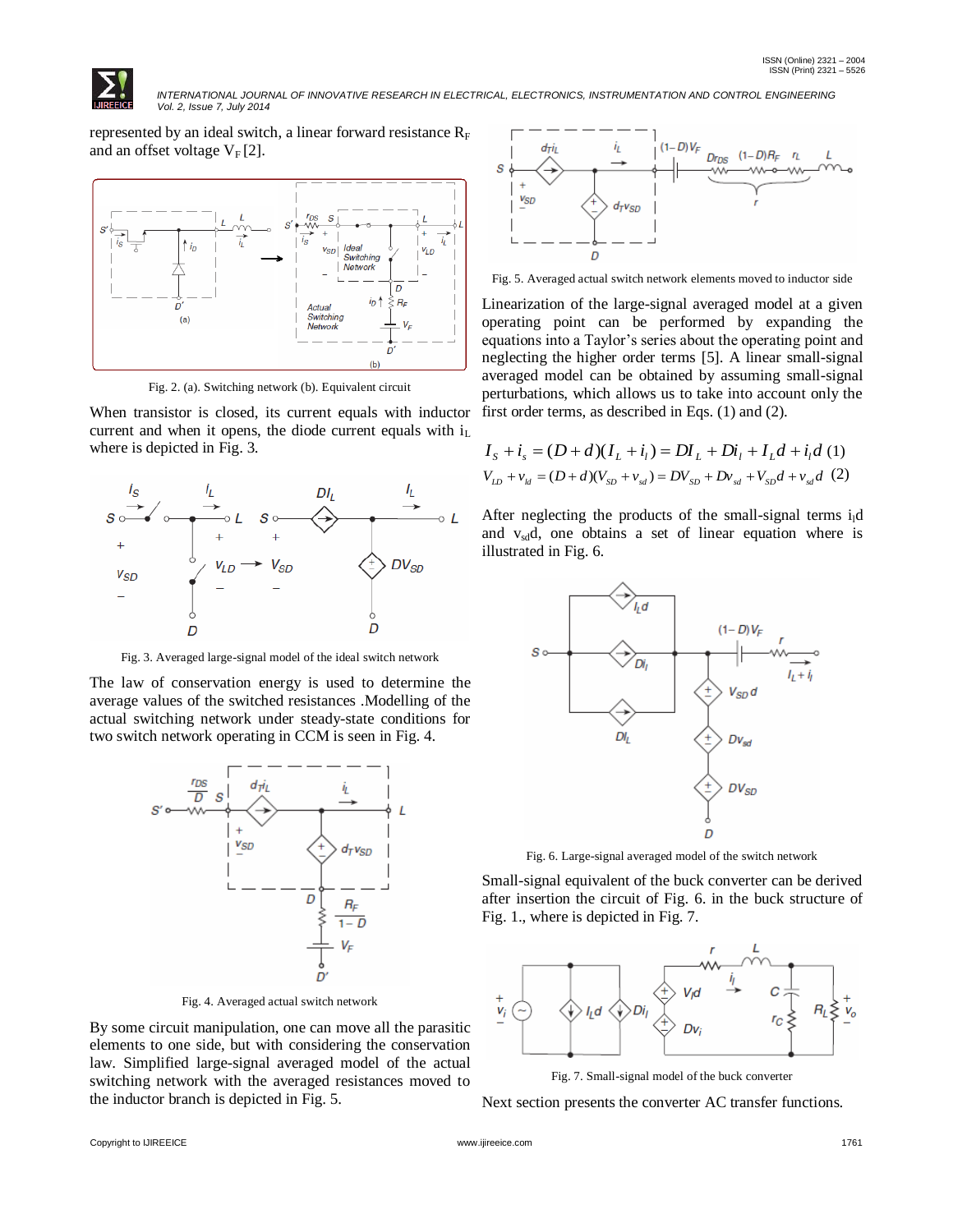

 *INTERNATIONAL JOURNAL OF INNOVATIVE RESEARCH IN ELECTRICAL, ELECTRONICS, INSTRUMENTATION AND CONTROL ENGINEERING Vol. 2, Issue 7, July 2014*

#### **III.SMALL-SIGNAL TRANSFER-FUNCTION OF THE BUCK CONVERTER**

Small-signal model of the buck converter where seen in Fig 7. has two independent input:  $v_i(s)$  and  $d(s)$ .

Setting d=0 then doing some kerchiefs law equations, one obtains a small-signal model of the buck converter for determining the audio-successability transfer function that is exhibited in Fig. (8). and presented in Eq. (3).



Fig. (8). Small-signal model for determining the audio-successability

$$
\begin{aligned}\n\int (r + sL) i_1(s) + v_o(s) &= Dv_i(s) \\
\downarrow v_o(s) &= i_1(s) \cdot (R_L \parallel (r_C + 1/sC))\n\end{aligned}
$$
\n
$$
T_{o-i}(s) = \frac{v_o(s)}{v_i(s)} = D \frac{1 + \frac{s}{\omega_z}}{1 + \frac{s}{Q\omega_o} + (\frac{s}{\omega_o})^2}\n\tag{8}
$$

Where,

$$
r = r_L + Dr_{ds} + (1 - D)R_F
$$
 (9)

$$
\omega_z = \frac{1}{r_c \cdot C} \tag{10}
$$

$$
\omega_o = \frac{1}{\sqrt{LC\frac{R_L + r_C}{R_L + r}}}
$$
\n(11)

$$
Q = \frac{1}{\frac{\sqrt{L/C}}{r + R_L} + \frac{r_C + (r || R_L)}{\sqrt{L/C}}}; \xi = \frac{1}{2Q}
$$
(12)

By setting vi=0, and some equations manipulation, the control-to-output transfer function will be obtained which is illustrated in Fig. (9). and Eq. (13). respectively.



Fig. (9). Small-signal model for determining the control-to-output

$$
T_{o-d}(s) = \frac{v_o(s)}{d(s)} = V_I \frac{R_L}{r + R_L} \frac{1 + \frac{s}{\omega_z}}{1 + \frac{s}{Q\omega_o} + (\frac{s}{\omega_o})^2}
$$
(13)

The delay time  $t_d$ , introduced by power transistors driver and pulse width modulator can be described by the function  $T_d(s)$ from dc to fs/2 that is approximated in Eq. (14).

$$
T_d(s) = e^{-st_d} = \frac{1 - \frac{st_d}{2}}{1 + \frac{st_d}{2}} = \frac{s - \frac{2}{t_d}}{s + \frac{2}{t_d}} = \frac{s - \omega_y}{s + \omega_y}
$$
(14)

$$
T_{o-d}^{delay}(s) = T_{o-d}(s) \cdot T_d(s)
$$
 (15)

Let to consider a step change in the input voltage of magnitude  $\Delta V_I$ , then the transient component of the output voltage of the converter in the time domain will be:

$$
v_o(t) = V_o + v_o(t)
$$
  

$$
v_o(t) = \ell^{-1} \left\{ \frac{\Delta V_I}{s} T_{o-i}(s) \right\}
$$
 (16)

Transient change of the output voltage to step change of duty cycle is presented in Eq. (17).

$$
v_o(t) = \ell^{-1} \left\{ \frac{\Delta d}{s} T_{o-d}(s) \right\} \tag{17}
$$

Where  $\ell^{-1}$  is the inverse-laplacian operator.

#### **IV.NUMERICAL EXAMPLE AND SIMULATION RESULTS**

To validate the proposed model, a prototype buck converter is done with specifications stated in Table 1. This circuit is simulated using PSpice and the model numerical analysis is done by Matlab, then simulation results and experimental results are compared. Note,  $r<sub>L</sub>$  and  $r<sub>C</sub>$  are the equivalent serried resistors (ESR) of inductor and capacitor.

TABLE 1. A PROTOTYPE BUCK CONVERTER ELEMENTS

| Symbol                         | <b>Description</b>       | Value         |
|--------------------------------|--------------------------|---------------|
| E                              | Source voltage           | 12V           |
| L                              | Inductor                 | 100uH         |
| C                              | Capacitor                | 10uF          |
| $R_{L}$                        | Load resistance          | $4.7\Omega$   |
| D                              | Duty cycle               | 0.5           |
| Ľс                             | ESR of capacitor         | $0.1\Omega$   |
| ${\rm tr}$                     | ESR of inductor          | $0.1 \Omega$  |
| $_{\rm Lds}$                   | Drain-source resistance  | $0.1 \Omega$  |
| $R_{\rm F}$                    | Diode forward resistance | $0.05 \Omega$ |
| $\rm V_{\scriptscriptstyle E}$ | Diode forward voltage    | 0.75V         |

By considering the Eqs (9)-(12) one can find,